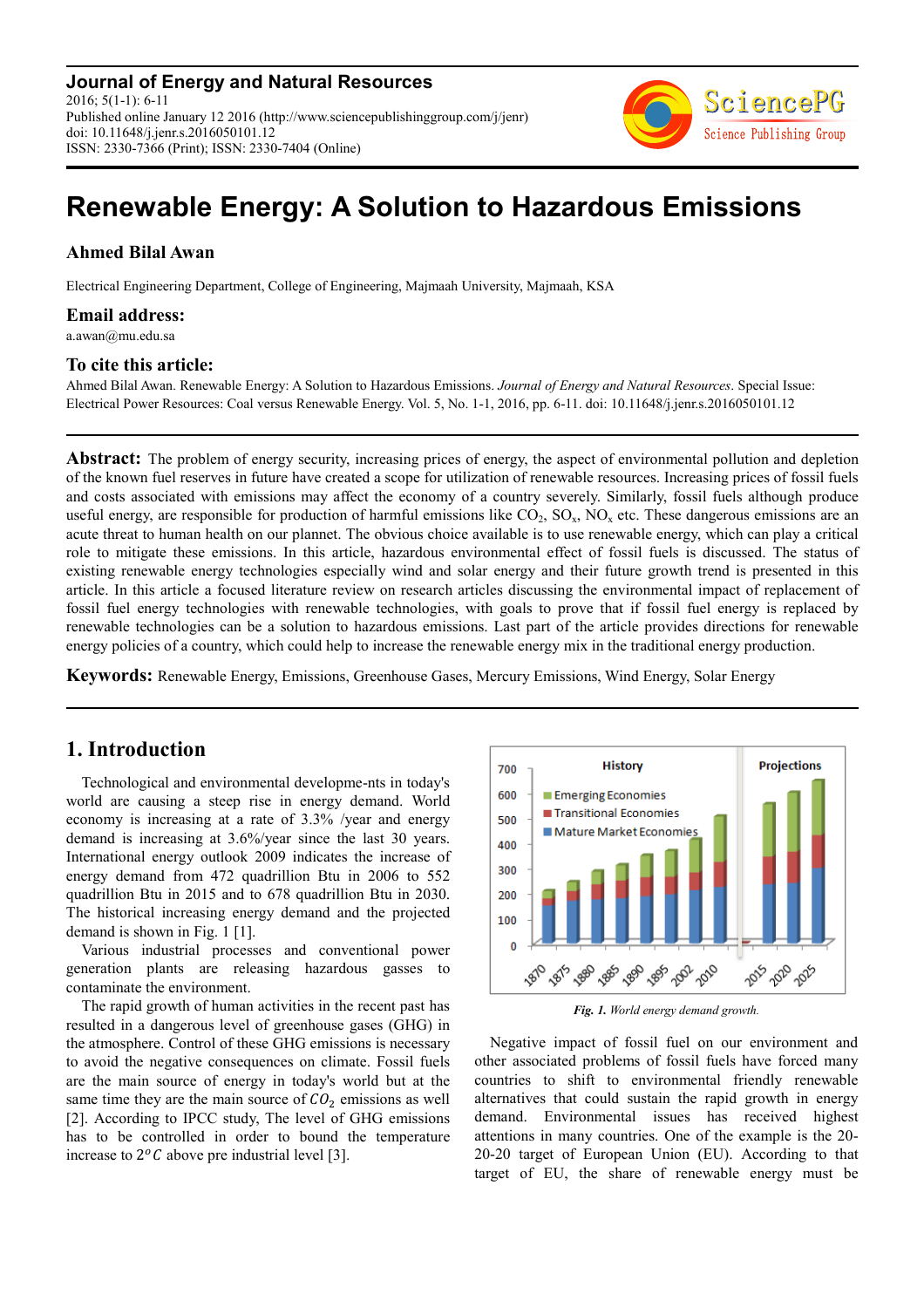increased by 20%, GHG emissions cut by 20% and the use of primary energy decreased by 20% [4].

# **2. Emissions from Conventional Power Plants**

*Carbon Dioxide Emissions:* Carbon dioxide is one of the main source of climate change. About 90% of the total  $CO_2$ emissions are coming from the energy sector and accounts for 75% of the global GHG emissions in the developed countries [5]. Power plants and refineries account for about 50% of these emissions. Carbon is emitted as  $CO<sub>2</sub>$  during fossil fuel combustion, some carbon is emitted as carbon monoxide (CO), methane  $(CH<sub>4</sub>)$  or non-methane volatile organic compound (NMVOCs). For  $CO<sub>2</sub>$ , emission factors majorly depend on the carbon contents of the fuel rather than combustion conditions.  $CO<sub>2</sub>$  emissions can be accurately estimated from the amount of combusted fuel in the combustion process [5]. South Korea is generating 154.7million tons of carbon per year, out of which  $CO<sub>2</sub>$ emission is 136.9 million tonnes which is 85% of total GHG emissions. Coal combustion is generating huge quantity of  $CO<sub>2</sub>$  per unit heat energy as compared to other fossil fuels [6].

*Mercury Emissions from Coal Fired Power Plants:*  Mercury (Hg) is one of the most dangerous emission to the atmosphere, land and water. Global environmental emissions of mercury estimation in 2005 was 1930 tonnes from all anthropogenic resources. Coal combustion processes are one of the major source of mercury emission to the atmosphere [7,8]. Mercury emissions from coal combustion processes accounts for around 45% of global anthropogenic mercury emissions [9]. Mercury emissions from the coal depends upon the amount of coal combusted. Although, the quantity of mercury content in the coal is not very high, the Hg emitted from the coal combustion process is globally quite significant mainly because of the huge amount of coal used in coal fired power plants [9]. Mercury concentration in coal mainly depends on the type of coal and its origin [10].

Poland is ranked Europe's fourth highest anthropogenic mercury emitting country in 2005 [10]. According to World Coal Institute (2008), Poland was ranked the top country using coal for the generation of electricity. In 2006, 93% of the electricity was generated from the burning of brown and hard coal. In 2008, Poland's power generation mix indicates that 33% of the electricity was produced by brown coal and 62% electricity was generated by hard coal [10].

South Africa is the world's second highest mercury emitting country [11]. The primary source of mercury emissions is the coal combustion process in the coal-fired power plants. South Africa is the world's third highest coal producing country. About 64% of the primary energy supply in the country is coming from coal. Coal-fired power plants are responsible for 61% of the total consumption of coal in the country. These power plants are producing more than 90% of country's electricity. Mercury content in the South African

coal is 0.2mm and estimates of mercury emissions in the country were based on the quantity of coal combusted in these power plants, which was about 112.3Mt/year [12]. Mercury emissions in South Africa are 50 tonnes Hg/year. Mercury emissions from coal-fired power plants in various countries are presented in Table 1[12].

*Table 1. Mercury emissions from coal fired power plants.* 

| Country      | <b>Emission Tones</b><br>Hg/years | <b>Fraction of total electricity</b><br>generation from coal (Ratio) |  |  |
|--------------|-----------------------------------|----------------------------------------------------------------------|--|--|
| Canada       | 1.3                               | 0.27                                                                 |  |  |
| China        | 72.86                             | 0.47                                                                 |  |  |
| Mexico       | 1.6                               | 0.78                                                                 |  |  |
| Poland       | 20.6                              | 0.96                                                                 |  |  |
| Russia       | 16                                | 0.68                                                                 |  |  |
| <b>USA</b>   | 42.6                              | 0.7                                                                  |  |  |
| South Africa | 50.0                              | 0.92                                                                 |  |  |

Results of a recent study presented in [13] show that 49% of lakes in USA contain fish with concentration of mercury above the permitted safe limit. Conventional electricity production plants emit 50-1000 times more mercury (Hg) to the environment than solar power plants, i.e. about 15g Hg/GWh from coal as compared to around 0.1g Hg/Gwh from solar equipment [14, 15].

# **3. Emissions Mitigation via Renewable Energy**



*Fig. 2. CO2 emissions from differnct electricity generaration methods.* 

The environmental impact of any technology for energy can be characterized from its hazardous carbon emissions intensity, which is the measured quantity of mercury emissions, carbon dioxide or carbon dioxide equivalent per unit of energy generation. Here carbon dioxide equivalent means any non- $CO<sub>2</sub>$  greenhouse emissions like nitrous oxide, methane etc. which are the result of carbon rich fossil fuels combustion for various human activities. On the other hand, renewable technologies like solar and wind energy will produce very little or no emissions at the operation stage. These technologies can release some emissions at the manufacturing stage.  $CO<sub>2</sub>$  emissions per Kwh from different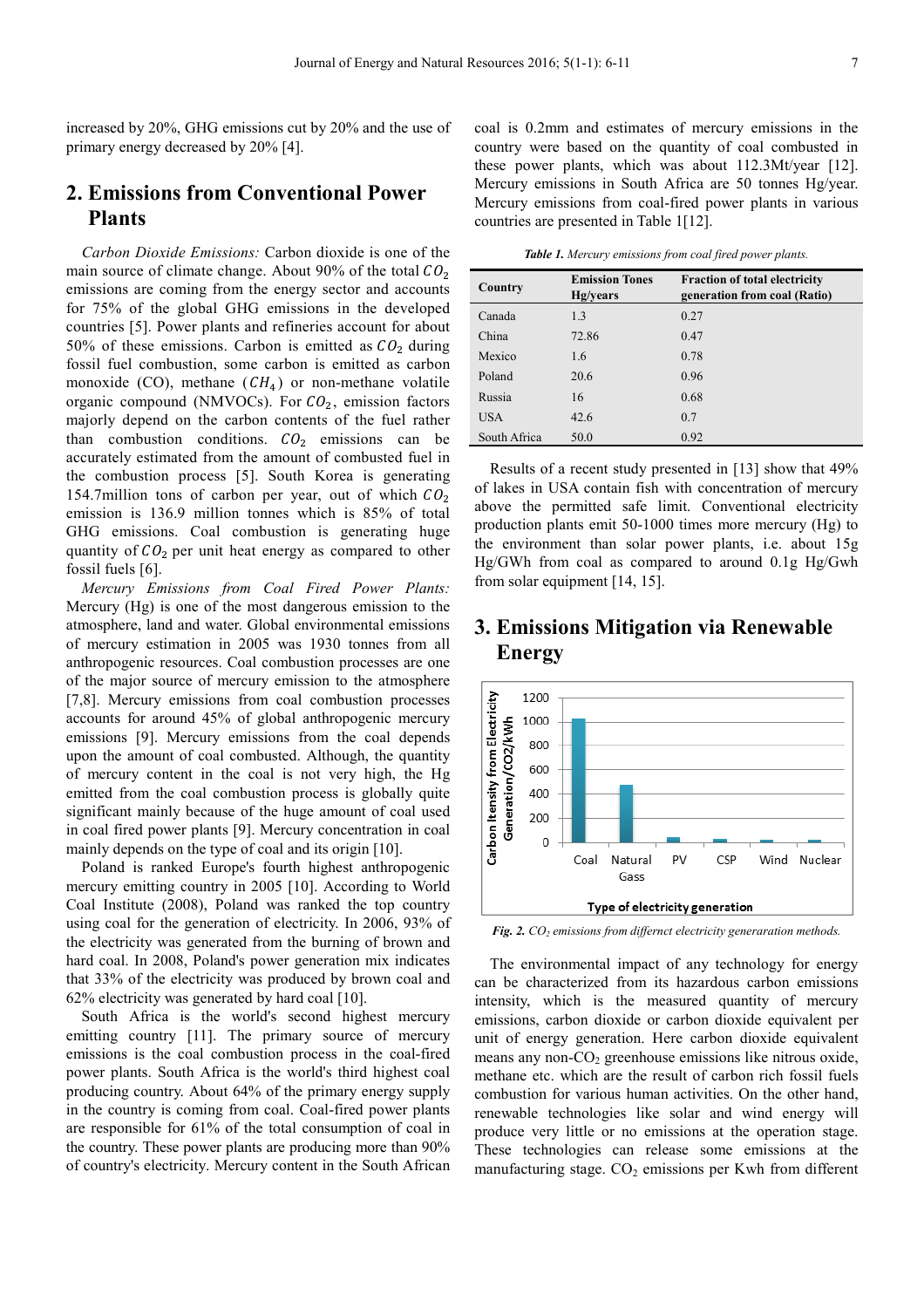renewable and conventional power generation methods are shown in Fig. 2 [16]. It can be seen in the figure that renewable technologies produce very small amount of  $CO<sub>2</sub>$ emission as compared to carbon rich conventional fossil fuel technologies.

The amount of emissions mitigation depends on the type of energy resource displaced by the renewable technologies, the amount of convention energy generation resource replaced and the type and amount of energy used during the manufacturing stage, installation phase and during operation of these renewable energy technologies.

# **4. Solar and Wind Energy; A solution to Environmental Emissions**

Global warming effects and other dangerous climate changes associated with fossil fuels are being consider as a serious threat to human health [17, 18]. There is a growing concern about the increasing energy demand and its environment contamination problem. In order to address these concerns, the global community is taking major steps to include alternative source of energy. Renewable resources especially, solar and wind energy, will play a significant role to meet the future energy demand and to reduce the environmental pollution caused by the conventional fossil fuel resources.

#### *4.1. Solar Energy*

In one second, some  $1.73 \times 10^{17}$  of energy falls on earth in term of solar radiations [19]. Almost 4 million Hexa-Joules  $(1 EJ = 10^{18})$  of energy reaches the surface of earth from sun during a period of one year. Out of which approximately  $5 \times 10^4$  EJ could be harvested. This harvested amount is much more than our existing primary energy needs of 533 EJ in 2010 and projected energy demand of 782 EJ I 2035 [20]. Inspire of this massive potential only 0.5% of our electricity need is being provided by solar energy [21]. Solar energy is very important for low carbon development in the developing countries. Developing countries, in general, enjoy a higher level of solar radiations [20].

#### *4.1.1. Impact on Human Health and Well-being*

Solar power generation is rapidly increasing day by day. Currently world's installed capacity of solar is more than 22.9GW and is escalating at about 40%/year [13]. Table 2 depicts the impact of solar PV energy in forested area on human well-being and human health. The impact is globally very beneficial due to reduced toxics emissions resulting from the use of fossil fuels. NOx, SO2 and other significant pollutants are the result of conventional fossil fuel plants. About 64% of the world's greenhouse emissions are coming from fossil fuels electricity plants [12] and bulk of the remaining emissions are the result of petroleum use which can be replaced by green energy resources. These emissions are a major health hazards being faced by the humanity in today's world.

#### *4.1.2. Importance of Solar PV Energy In Terms of Emissions*

Damon Turney and Vasilis Fthenakis calculated the  $CO<sub>2</sub>$ emission per KWh of solar PV electricity for a forest region in USA [13]. The calculation were made assuming a plant life of 30 years, operating under isolation of

|  |  |  |  | <b>Table 2.</b> Impact of solar PV on environment. |
|--|--|--|--|----------------------------------------------------|
|--|--|--|--|----------------------------------------------------|

| <b>Impact category</b>             | <b>Effect relative to</b><br>traditional power | <b>Beneficial or not</b><br>beneficial |
|------------------------------------|------------------------------------------------|----------------------------------------|
| Exposure to hazardous<br>chemicals |                                                |                                        |
| Emissions of mercury               | Reduces emissions                              | <b>Beneficial</b>                      |
| Emissions of cadmium               | Reduces emissions                              | <b>Beneficial</b>                      |
| Emissions of other toxics          | Reduces emissions                              | <b>Beneficial</b>                      |
| Emissions of particulates          | Reduces emissions                              | <b>Beneficial</b>                      |
| Other Impacts                      |                                                |                                        |
| Noise                              | Reduce noise                                   | <b>Beneficial</b>                      |
| Recreational resources             | <b>Beneficial</b><br>Reduces pollution         |                                        |
| Visual aesthetics                  | Similar to fossils                             | Neutral                                |
| Climate change                     | Reduces change                                 | <b>Beneficial</b>                      |
| Land occupation                    | Similar to fossils                             | Neutral                                |

 $1700 kWh/m<sup>2</sup>$  per day, having a module conversion efficiency of 13% and a 0.5% per year degradation rate in the module performance. The results are presented in Table 3 [13] that shows the following: (i) 0 to 9 g emissions of  $CO_2/kWh$ resulted from the loss of forest sequestration (ii) 0 to 2 g emissions of  $CO_2/kWh$  in the 10 years following deforestation (iii) 0 to 36 g emissions of  $CO_2/kWh$  due to removal of initial vegetation (iv) 16 to 40 g emissions of  $CO<sub>2</sub>/kWh$  due to life cycle of solar system (v) 650 g  $CO<sub>2</sub>/kWh$  avoidance from the conventional electricity generation. The results in Table 3 depicts that solar is very beneficial in terms of carbon emission and could be a very useful alternative to conventional power plants. The results presented in Table 3 are calculated for a forest region. In true deserted area, the solar power environmental impact would be much more beneficial.

*Table 3. Carbon dioxide emissions saving.* 

|                                 | Carbon dioxide emissions (g)<br>$Co^2/Kwh$ |            |  |
|---------------------------------|--------------------------------------------|------------|--|
|                                 | <b>Best case</b>                           | Worst case |  |
| Loss of forest sequestration    | $+0.0$                                     | $+8.6$     |  |
| Respiration of soil biomass     | $+0.0$                                     | $+1.9$     |  |
| Oxidation of cut biomass        | $+0.0$                                     | $+35.8$    |  |
| Other phases of the life cycle  | $+16.0$                                    | $+40.0$    |  |
| Total emissions of solar        | $+16.0$                                    | $+86.3$    |  |
| Fossil fuel emissions avoidance | $-850.0$                                   | $-650.0$   |  |
| Total including avoidance       | $-834.0$                                   | $-563.7$   |  |

#### *4.2. Concentrated Solar Thermal Power*

This technology concentrate the sunlight to heat up a fluid to very high temperature. This hot fluid can derive a heat engine or a steam turbine to produce electricity. Different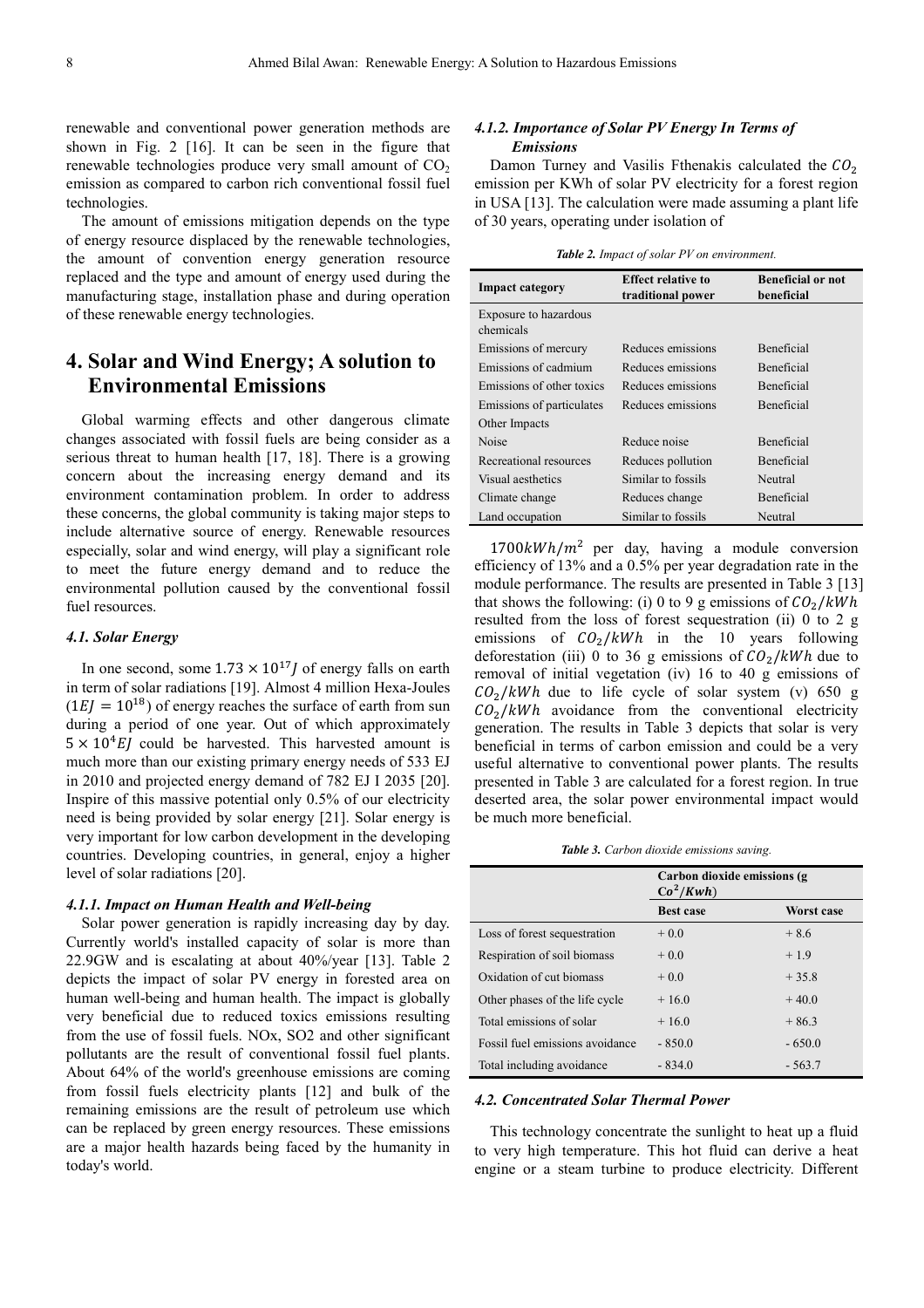reflecting and concentrating efficient methods exists which could concentrate the sunlight by a multiplying factor of 70 times. These concentrating methods include, solar trough, solar parabolic dish, solar tower system, linear feresnal reflector. The worldwide installed capacity of concentrated solar power was 2.5GW and most of that was in USA and Spain [16]. The major advantage of CSP over PV technology is the easy storage of thermal energy as compared to PV. By stored heated fluid, the power can be generated during the off hours when no Sun energy is available. This storage advantage leads to less intermittency during the cloudy weather and enables the power system to match the energy demand. About 60% of the installed capacity of CSP in Spain can store the thermal energy in molten salt for six hours, which means the plants can generate full power for six hours using the stored solar heat. The other method of heat storage is steam storage but it is less efficient and heat storage can last under one hour [23].

*Carbon Mitigation Using CSP:* Different life cycle analyses show that carbon  $CO<sub>2</sub>$  quantity for each unit of electricity (Kwh) is 20-50 g [24]. If CSP system is integrated into the power grid than the thermal heat storage system would help to reduce the other storage components like PV.

#### *4.3. Wind Power Generation*

A rapid growth of wind power generation has been observed in the last decade. About 2% of the world consumption is being provided by wind generation [18]. China is the world leading country with 44GW of installed wind capacity followed by United States with 40GW and Germany with 27GW of installed wind power generation [25]. More than 50GW of wind power generation plants are installed in the European Union region [26]. The cost of wind power generation per MWh are declining day by day thanks to the technology advancements in wind turbines, their control and wind atlases. This decreasing trend in the cost will help to increase the wind generated power share in the energy mix of the planet.

#### *4.4. Positive Impacts of Wind Power Generation*

Unlike other conventional resources (gas, coal and other petroleum based fuel), wind energy is not environment pollutant. It can help to mitigate environmental pollution by replacing conventional resources. It is available in abundance and be harvested on land or oceans.

#### *4.4.1. Savings in Water Consumption*

Water consumption is vital in water stressed countries like Saudi Arabia, Singapore and UAE where clean water resources are scarce. Convention power plants use huge quantity of water for cooling and condensing purposes. Water is also used for cleaning and fuel processing on coal power plant. Use renewable energy generation processes can save millions of liters water per day. The water consumption per KWh for various conventional power plants and renewable power generation methods is shown in Table 5 [18].

*Table 4. Water consumtion from various power generation technologies.* 

| <b>Technology</b>  | gal/kWh | 1/kWh |
|--------------------|---------|-------|
| Nuclear            | 0.62    | 2.30  |
| Coal               | 0.49    | 1.90  |
| Oil                | 0.43    | 1.60  |
| Combined cycle gas | 0.25    | 0.95  |
| Solar              | 0.030   | 0.110 |
| Wind               | 0.001   | 0.004 |

#### *4.4.2. Reduction in CO2 Emissions*

Normally wind turbines has no adverse effect on the environment only some amount of carbon dioxide emits during the construction and maintenance. Every electricity unit generated by wind will replace an electricity unit by conventional power plants and would save  $CO<sub>2</sub>$  emissions in the environment because it does not produce hazardous emissions like fossil fuels [27]. According to German Federal Ministry for the environment, in 2006, about 67 million tons of carbon dioxide were saved by producing electricity from renewable resources.

Wind power has the great capacity to mitigate the hazardous emissions on our planet. In [26], the authors calculated the emissions savings from the wind power plants in Texas. Electricity production in USA mainly depends on fossil fuel with 42% share of coal, 25% share from natural gas, 19% from nuclear, compared to 8% from hydropower, less than 1% from each of geothermal, solar and biomass, and 3% from the wind power generation.

Average emissions from a coal power plant in USA are 6 lbs/MWh of  $NO_x$ , 13 lbs/MWh of  $SO_2$  and 1.1 tons/MWh of  $CO<sub>2</sub>$ . Average emissions in USA resulting from natural gas plants are are 1.71 lbs/MWh of  $NO_x$ , 0.10 lbs/MWh of  $SO_2$ and 0.57 tons/MWh of  $CO<sub>2</sub>$ . If wind power replace one MWh of USA energy mix, an emission savings of 0.79 lbs/MWh of  $NO_x$ , 1.3 lbs/MWh of  $SO_2$  and 0.52 tons/MWh of  $CO_2$  can be achieved at ERCOT plant [26].

#### *4.4.3. Comparison of Wind Power with Other Power Generations*

Wind power generation has less adverse impacts as compares to other sources of energy. A comparison of wind power with other resources is shown in Table 4 [18].



*4.4.4. Increasing Trend of Wind Power Generation* 

*Fig. 3. Wind Capacity of the Planet.*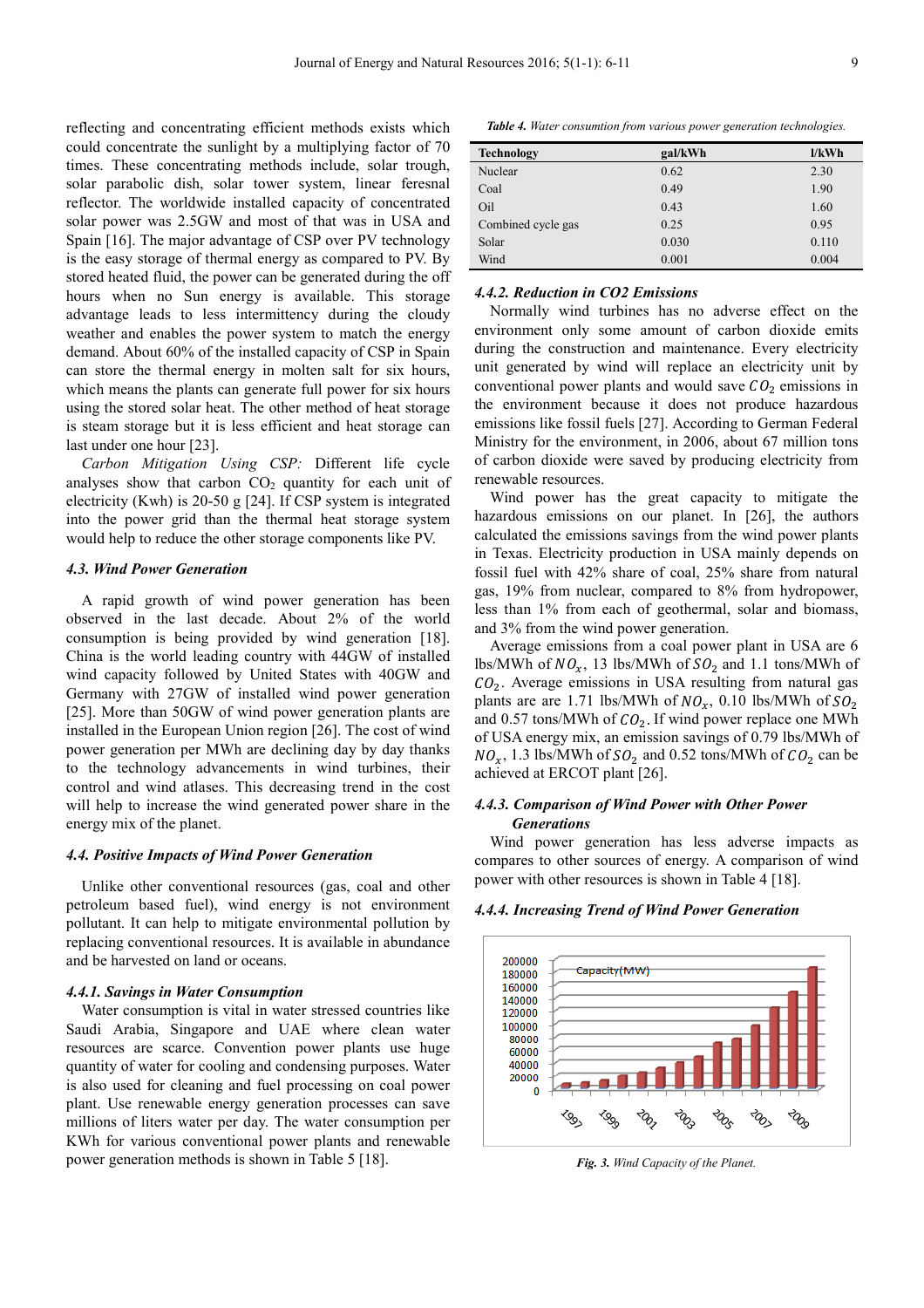Wind power generation does not cause air pollution like thermal power generation that depends on fossil fuel combustion (coal or natural gas). Wind turbines do not emit GHG emissions or acid rain. Due to its real tiny effect on the environment, this form of energy is considered as the true green energy. These environmental benefits are pushing the word to accelerate the installation of wind energy. The increasing trend in the wind power generation capacity is shown in Fig. 3 [28].

## **5. Policy Suggestions**

Renewable energy is a true green energy, which can mitigate our environmental pollution but still it is facing some problems to become an integral part of our national grids. Electricity production from renewable resources needs to be critically analyzed. Some suggestion for renewable energy production to mitigate the negative environmental impact are presented in this section:

a) One of the hurdle to solar PV is the high generation cost. The prices of PV technologies have coming down at a great pace in the last decade or so, yet the cost of production is having issues to achieve grid parity in most of the countries. It has been seen that the developing and poor countries enjoy very good solar irradiance. The solar PV production factories can be located in these high solar irradiant countries near the load centers. The cost of Labor in these countries is very low which would help to lower the prices of PV panels.

b) One big issue with solar energy is the availability of flat land area. Normally the solar technologies PV and Concentrated Solar Power (CSP) need a lot of flat land. In the countries where flat land is not available like European countries, this problem can be addressed by installing solar PV and CSP plants in the high solar irradiant countries like Middle East with lot of flat deserts and transmitting the produced power to Europe by High Voltage DC (HVDC) transmission lines.

c) There is a need to conduct an extensive study by the countries to know the wind potential. Based on the availability of land, both On-shore and Off-shore wind forms can deployed.

d) The government can set renewable energy share targets and provide a proper financial support to achieve the set targets. In this regard, the government can provide tax incentives, relief in the duty of renewable energy technologies import and feed in tariff.

In this article, the catastrophic effect of fossil fuels on over planet are discussed. Fossil fuels although produce useful energy but they are also responsible for hazardous emissions, which are contaminating our environment. This article focused on the poisonous emissions of conventional fossil fuel power generation methods. Coal combustion is generating huge quantity of emissions per unit heat energy as compared to other fossil fuels. It has been seen that the leading countries using coal fired power plants are releasing huge amount of emissions to the environment. It has been seen that these emissions can be avoided/decreased by increasing the share of renewable energy in the energy mix. The emissions from renewable energy resources and conventional energy resources are compared and the comparison shows that renewable technologies especially wind and photovoltaic produce very little emissions over their entire life span. Today's world is taking aggressive steps to increase the renewable energy production. Further steps are required to be taken by the governments to include the alternative energy resources to replace conventional energy resources. Renewable energy policy suggestion are proposed in the last part of the article. These suggestions could help to increase the renewable energy share on our planet. The facts presented in this article by a survey of recent research of fossil fuels impact and the suggestions included regarding the policy making could be helpful for the authorities to mitigate the catastrophic impact these fossil fuel emissions.

*Table 5. Impact of wind power generation vs other power generation methods.* 

| <b>Habitat impacts</b>     | Coal | Natural gas | Oil | <b>Nuclear</b> | <b>Hydropower</b> | Wind |
|----------------------------|------|-------------|-----|----------------|-------------------|------|
| Air and water pollution    | Yes  | Yes         | Yes |                |                   |      |
| Global warning             | yes  | yes         | yes |                |                   |      |
| Thermal pollution of water |      |             |     | yes            |                   |      |
| Flooding of land           |      |             |     |                |                   |      |
| Waste disposal             | yes  |             |     | yes            | yes               |      |
| Mining and drilling        | yes  | yes         | yes | yes            |                   |      |
| Construction of plants     | yes  | yes         | yes | yes            | yes               | yes  |
|                            |      |             |     |                |                   |      |

### **References**

- [1] International Energy Agency (IEA). World energy outlook. Medium term oil and gas market report.
- [2] International Energy Agency (IEA), CO2 emissions from fossil fuel. Combustion
- [3] Mitigation of climate change. IPCC Fourth Assessment report

by Working Group III of the International Panel on Climate Change. (hppt:// www.ipcc.ch)

- [4] Second strategic energy review. An EU energy and solidarity action plan COM (2008) 781 final
- [5] IPCC. 2006 IPCC guidelines for national greenhouse gas inventories; 2006.
- [6] Energy Information Administration. Emissions of greenhouse gases in the United States 1985-1990. DOE/EIA-1573; 1993. P. 16.